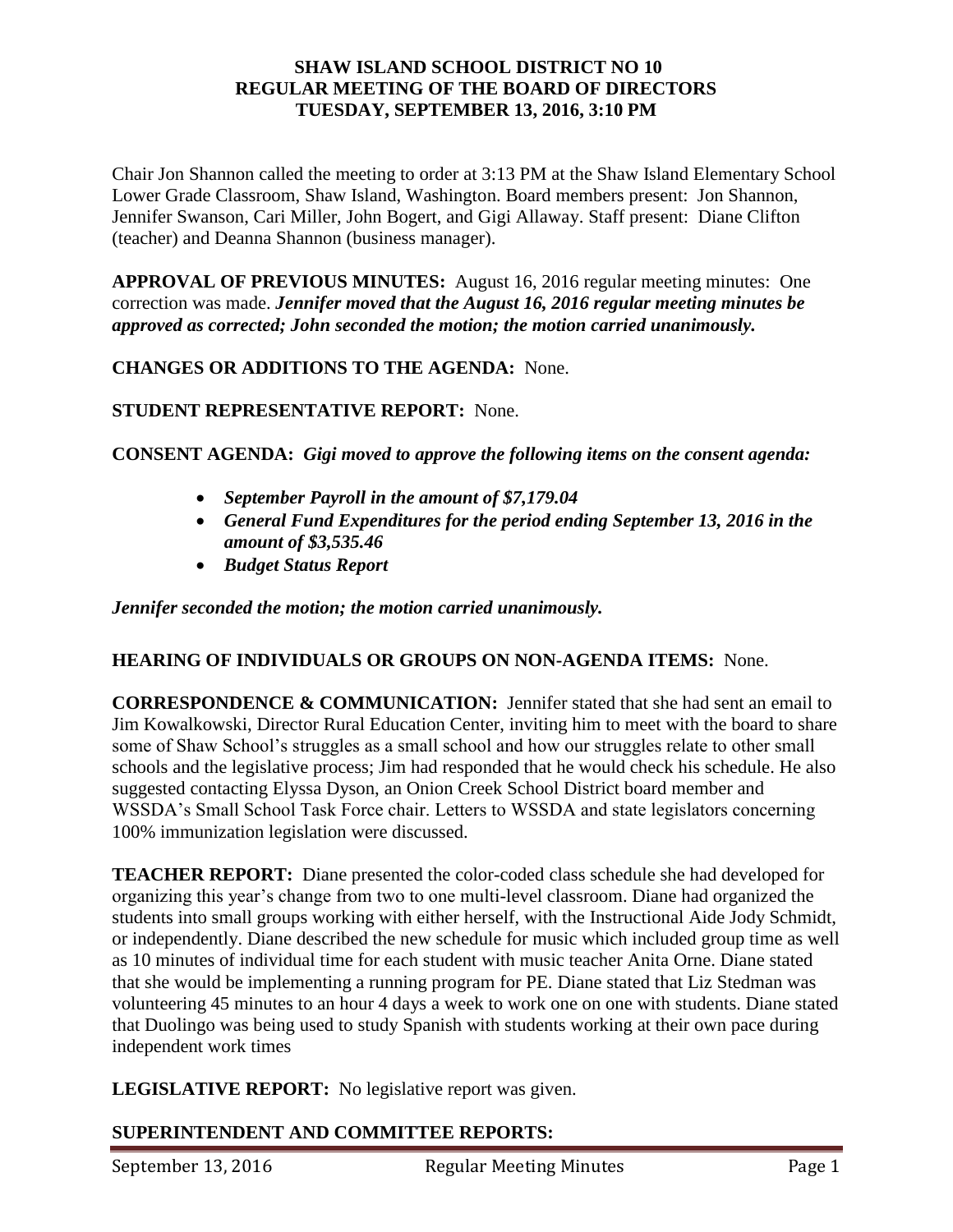- **1. Superintendent:** Jennifer reported that school had successfully opened on September 6<sup>th</sup> and that a family barbeque had been held at noon. Packets of annual paperwork had been sent out prior to the first day of school and handbook packets were handed out at the barbeque. A new addition to the packets was a daily schedule with a "first bell" to encourage families to have students to school in time to be ready to begin learning promptly at 8:30. As additional incentive to be on time, Diane would be using the ClassDojo app giving the students the opportunity to check in before 8:30 and earn points.
- **2. Physical Plant:** John reported that a cleaning service had been hired to get deep cleaning done before school started.
- **3. Instructional Support:** Gigi reminded the board of the resources for curriculum support through Western Washington's SMATE (Science, Mathematics, and Technology Education) and GEMS (Great Explorations in Math and Science); Jon suggested the committee discuss how to best take advantage of the resources.
- **4. Administration:** Deanna reported that she had been working with the State Auditor's Office on the District's annual audit assessment. One of the topics that came up with the auditor was the possible creation of an Associated Student Body for fundraising purposes. Deanna stated that the auditor also wanted to make sure that the board was aware of RCW 28A.315.225 concerning enrollment of fewer than five kindergarten through eighth grade pupils during the preceding three consecutive school years.

# **PROGRAM, CURRICULUM, AND ASSESSMENT:** None.

### **PERSONNEL:**

- *1.* **Approval of 2016-17 Head Teacher Contract for Diane Clifton:** *John moved that the 2016-17 Head Teacher Contract for Diane Clifton be approved; Gigi seconded the motion; the motion carried unanimously.*
- *2.* **Approval of 2016-17 60 Hour Supplemental Contract for Diane Clifton:** *Jennifer moved that the 2016-17 60 Hour Supplemental Contract for Diane Clifton be approved; Cari seconded the motion; the motion carried unanimously.*

**BUDGET & FISCAL MATTERS:** None.

#### **GENERAL:**

**1. Review of Board Action Sheet:** Items on the board action sheet were discussed.

**ADJOURNMENT:** *Gigi moved that the meeting be adjourned; John seconded the motion; the motion carried unanimously.* The meeting was adjourned at 4:23 PM.

\_\_\_\_\_\_\_\_\_\_\_\_\_\_\_\_\_\_\_\_\_\_\_\_\_\_\_\_\_\_\_ \_\_\_\_\_\_\_\_\_\_\_\_\_\_\_\_\_\_\_\_\_\_\_\_\_\_\_\_\_\_ Chair, Jon Shannon Recording Secretary, Cari Miller \_\_\_\_\_\_\_\_\_\_\_\_\_\_\_\_\_\_\_\_\_\_\_\_\_\_\_\_\_\_ \_\_\_\_\_\_\_\_\_\_\_\_\_\_\_\_\_\_\_\_\_\_\_\_\_\_\_\_\_\_ Member, Jennifer Swanson Member, John Bogert \_\_\_\_\_\_\_\_\_\_\_\_\_\_\_\_\_\_\_\_\_\_\_\_\_\_\_\_\_\_\_ \_\_\_\_\_\_\_\_\_\_\_\_\_\_\_\_\_\_\_\_\_\_\_\_\_\_\_\_\_\_ Member, Gigi Allaway Superintendent/Secretary to the Board

September 13, 2016 **Regular Meeting Minutes** Page 2